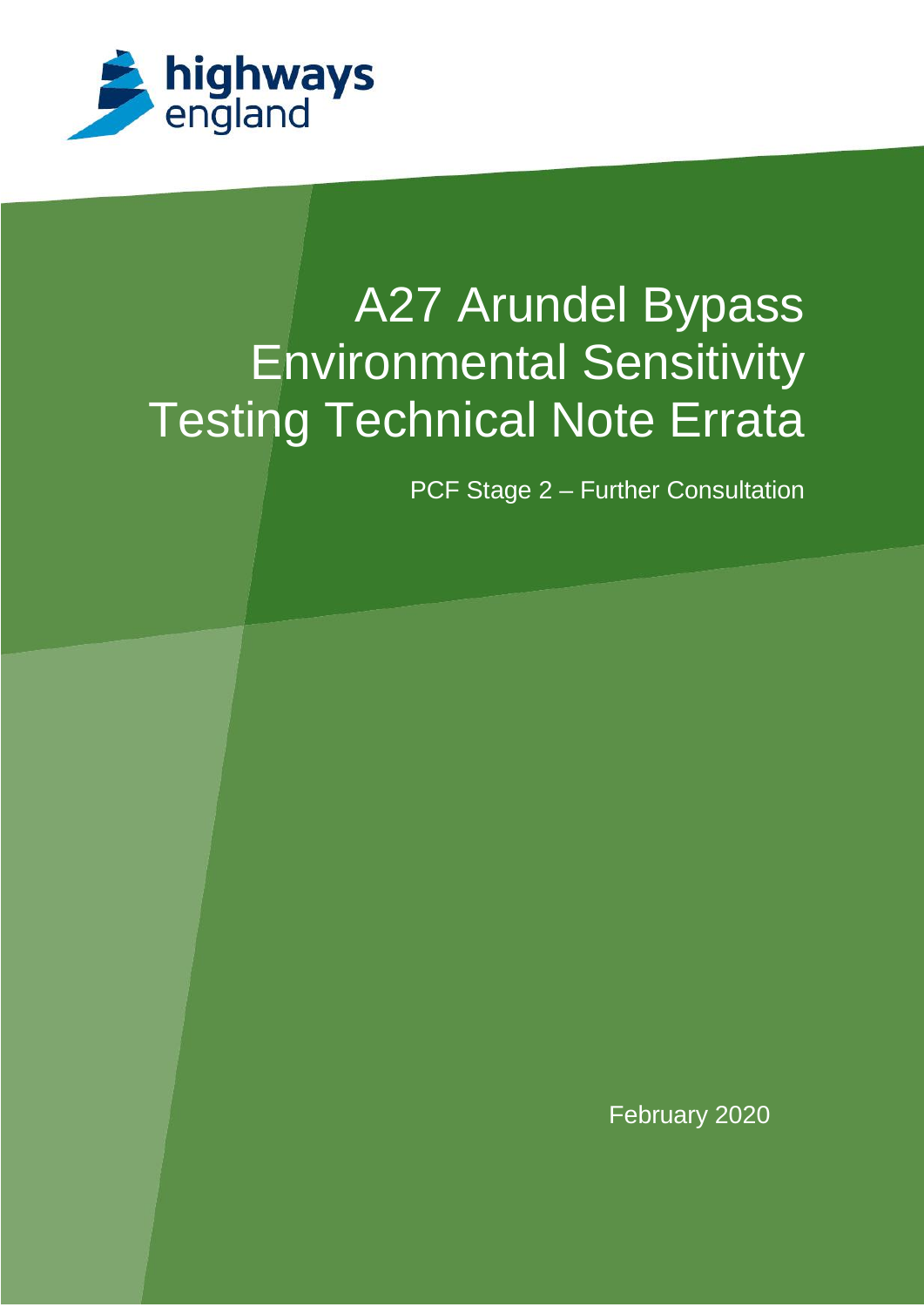

## **Environmental Sensitivity Testing Technical Note Errata, February 2020 A27 Arundel Bypass PCF Stage 2 – Further Consultation**

## **CONTENTS**

| 2. |      |                                                                                                |  |
|----|------|------------------------------------------------------------------------------------------------|--|
|    | 2.1. |                                                                                                |  |
|    | 2.2. |                                                                                                |  |
|    | 2.3. |                                                                                                |  |
|    | 2.4. |                                                                                                |  |
|    | 2.5. | Environmental Sensitivity Testing Technical Note Chapter 5: Noise and Vibration 1              |  |
|    | 2.6. |                                                                                                |  |
|    | 2.7. | Environmental Sensitivity Testing Technical Note Chapter 7: Greenhouse Gases 12                |  |
|    | 2.8. | Environmental Sensitivity Testing Technical Note Chapter 8: Assessment of Cumulative Effects12 |  |
|    | 2.9. |                                                                                                |  |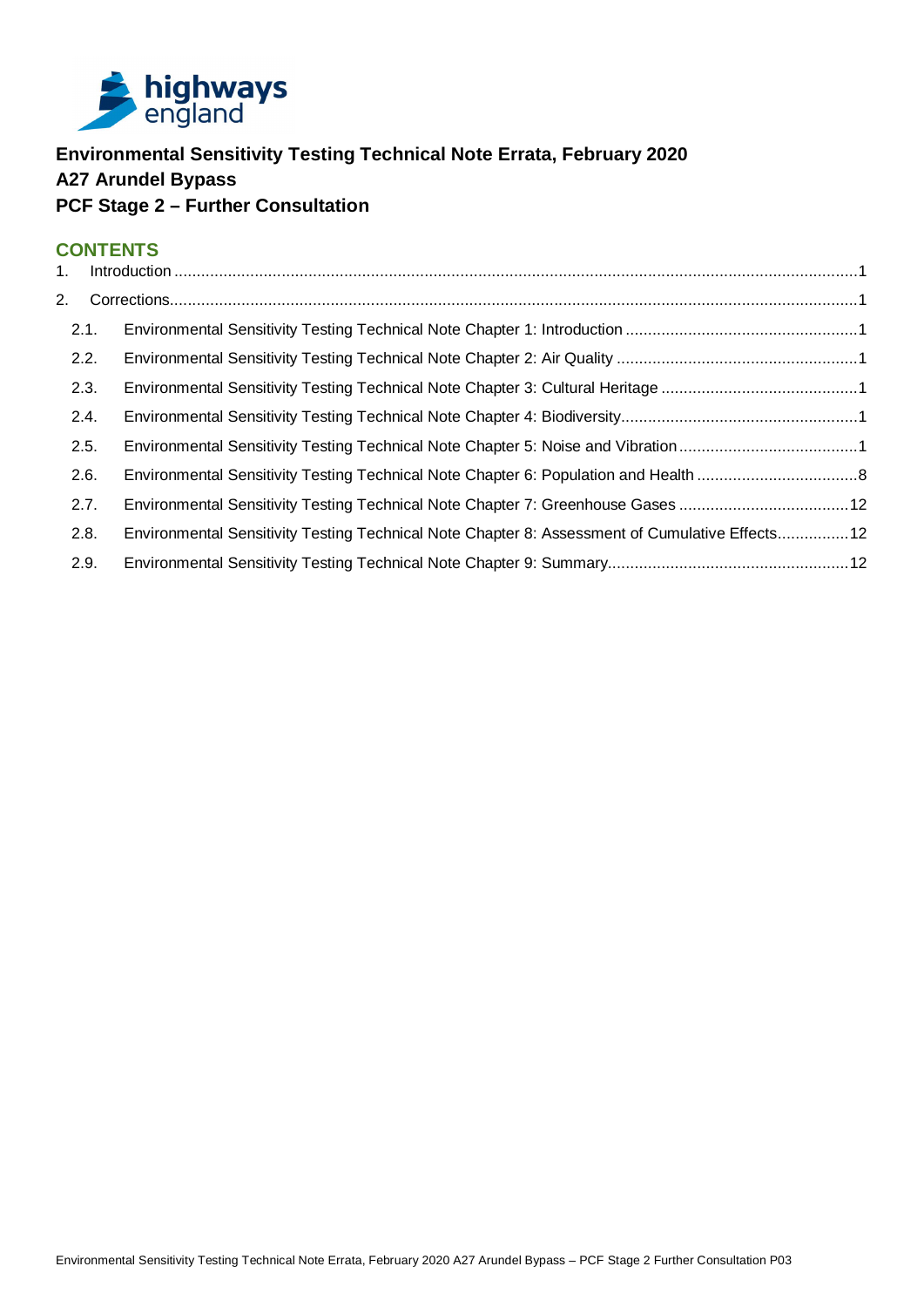<span id="page-2-0"></span>

## <span id="page-2-7"></span>**1. INTRODUCTION**

The purpose of this note is to summarise a set of corrections to the A27 Arundel Bypass - Project Control Framework (PCF) Stage 2 Environmental Sensitivity Testing Technical Note dated September 2019 which formed part of the package of material available at the 2019 Further Consultation for the A27 Arundel Bypass scheme.

In each case, this note sets out the existing text in the Environmental Sensitivity Testing Technical Note requiring correction (labelled as 'Existing Text') and below it, the corrected text (labelled as 'Amended Text'). All changes required to be made in the Amended Text are shown in red text. Text that is to be removed from the Existing Text is struck-out.

The errata presented herein are intended to be read in conjunction with the published consultation documents provided on Highways England's A27 Arundel Bypass website [\(https://highwaysengland.co.uk/projects/a27-arundel](https://highwaysengland.co.uk/projects/a27-arundel-improvement/)[improvement/\)](https://highwaysengland.co.uk/projects/a27-arundel-improvement/).

The corrections presented in this note do not affect the assessments undertaken for the purposes of the Environmental Sensitivity Testing Technical Note as the vast majority are relatively minor technical corrections. There are some changes that make corrections to the level of significance of effect reported on a particular topic. In general, these corrections relate to a specific element of an environmental topic, for a specific Scheme option. As such, it is unlikely that the validity of any comments made as part of the consultation would be materially impacted.

There are no attachments with this Errata document.

## <span id="page-2-1"></span>**2. CORRECTIONS**

<span id="page-2-2"></span>**2.1. Environmental Sensitivity Testing Technical Note Chapter 1: Introduction**

No errata were present in Chapter 1: Introduction of the Environmental Sensitivity Testing Technical Note.

#### <span id="page-2-3"></span>**2.2. Environmental Sensitivity Testing Technical Note Chapter 2: Air Quality**

No errata were present in Chapter 2: Air Quality of the Environmental Sensitivity Testing Technical Note.

#### <span id="page-2-4"></span>**2.3. Environmental Sensitivity Testing Technical Note Chapter 3: Cultural Heritage**

No errata were present in Chapter 3: Cultural Heritage of the Environmental Sensitivity Testing Technical Note.

#### <span id="page-2-5"></span>**2.4. Environmental Sensitivity Testing Technical Note Chapter 4: Biodiversity**

No errata were present in Chapter 4: Biodiversity of the Environmental Sensitivity Testing Technical Note.

#### <span id="page-2-6"></span>**2.5. Environmental Sensitivity Testing Technical Note Chapter 5: Noise and Vibration**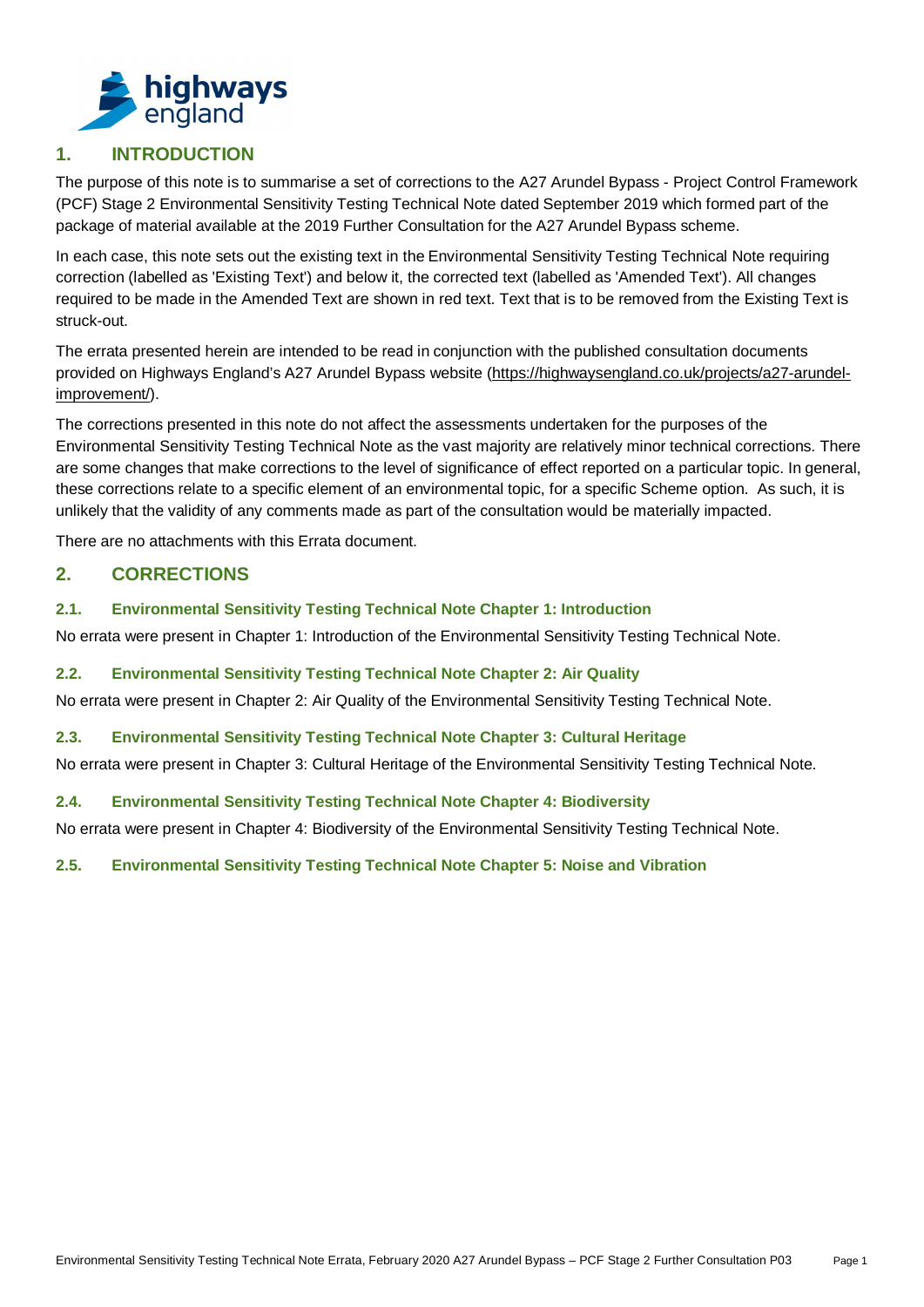

| <b>Section</b><br>Paragraph / Table                                     |                                                                          |                                          |                                                                                                 |                                                 |                       |                                                 | Location              |
|-------------------------------------------------------------------------|--------------------------------------------------------------------------|------------------------------------------|-------------------------------------------------------------------------------------------------|-------------------------------------------------|-----------------------|-------------------------------------------------|-----------------------|
| 5.4.2                                                                   |                                                                          |                                          | Paragraph 5.4.2.1 and Table 5-1 - Results summary - number of properties affected by Option 1V5 |                                                 |                       |                                                 |                       |
| <b>Existing Text</b>                                                    |                                                                          |                                          |                                                                                                 |                                                 |                       |                                                 |                       |
| <b>Metric</b>                                                           |                                                                          | [1] With WL (EAR)                        |                                                                                                 | [2] Without WL                                  |                       | <b>Difference</b><br>$[2] - [1]$                |                       |
|                                                                         | Short term adverse impacts                                               | Moderate<br>841                          | Major<br>224                                                                                    | Moderate<br>771                                 | Major<br>293          | Moderate<br>$-70$                               | Major<br>69           |
|                                                                         | Long term adverse impacts                                                |                                          | Major<br>$\Omega$                                                                               | Moderate<br>393                                 | Major<br>23           | Moderate<br>13                                  | Major<br>23           |
|                                                                         | <b>Short term beneficial impacts</b>                                     | Moderate<br>77                           | Major<br>9                                                                                      | Moderate<br>60                                  | Major<br>10           | Moderate<br>$-17$                               | Major                 |
|                                                                         | Long term beneficial impacts                                             | Moderate<br>6                            | Major                                                                                           | Moderate<br>$\overline{7}$                      | Major<br>$\mathbf{1}$ | Moderate                                        | Major<br>0            |
| Number of dwellings above the<br><b>SOAEL (design year)</b>             |                                                                          | Do<br>minimum<br>419                     | Do something<br>273                                                                             | Do minimum                                      | Do something<br>251   | Do minimum<br>25                                | Do something<br>$-22$ |
| Number of dwellings above the<br><b>SOAEL within NIAs (design year)</b> |                                                                          | Do something minus<br>Do minimum<br>$-5$ |                                                                                                 | 444<br>Do something minus<br>Do minimum<br>$-5$ |                       | Do something minus<br>Do minimum<br>$\mathbf 0$ |                       |
|                                                                         | Potential qualification under the<br><b>Noise Insulation Regulations</b> | 54                                       |                                                                                                 | 54                                              |                       | 0                                               |                       |

5.4.2.1 From the table above comparing the results for Option 1V5, Without WL with those in the EAR (With WL):

…

■ The number of properties subject to noise levels above the SOAEL in the design year, would decrease by 22 compared to the EAR. These properties are located along the A29 south of Fontwell.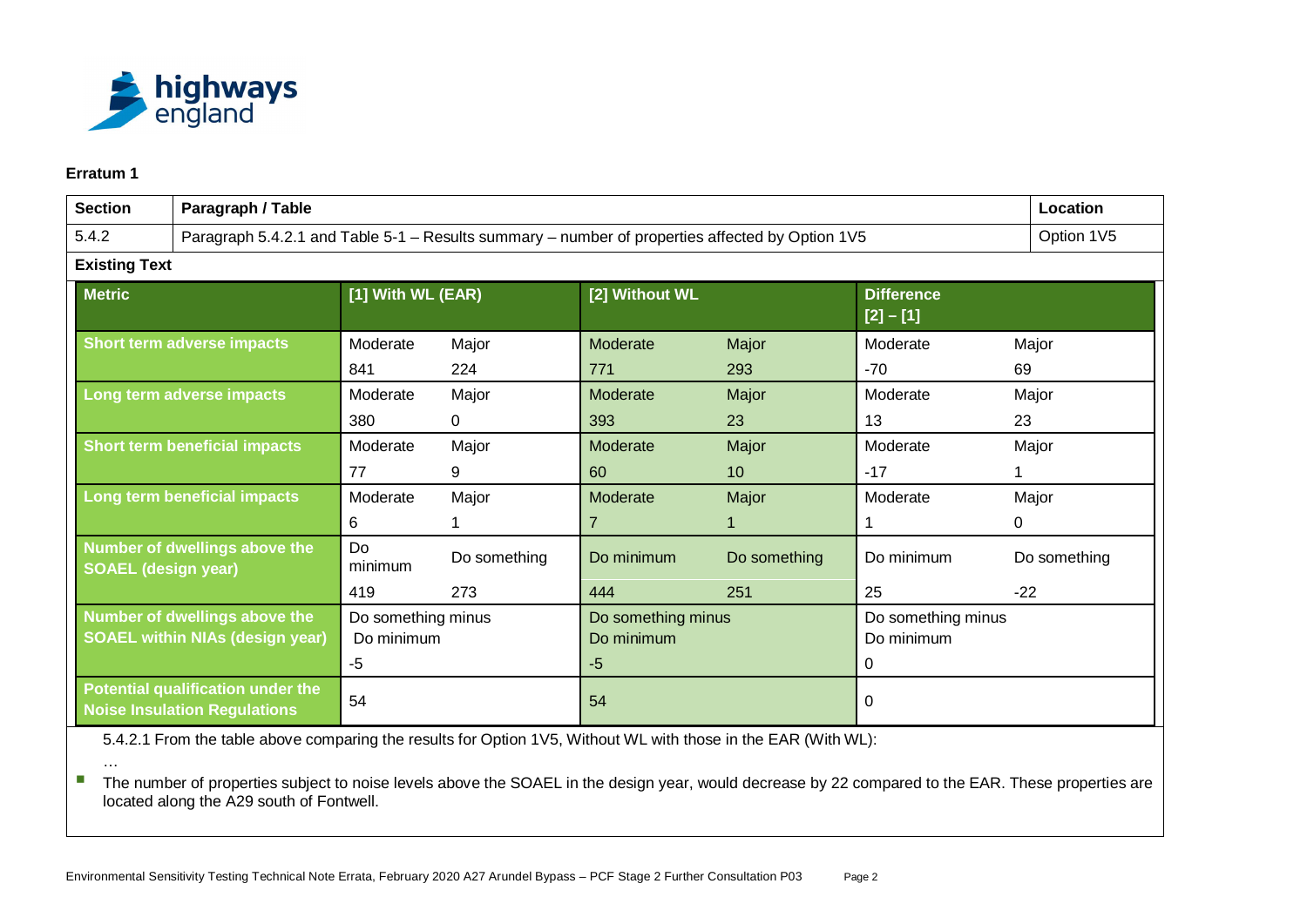

| <b>Section</b>                                                          | Paragraph / Table                                                        |                                  |                                                                                                 |                                  |              |                                  | Location     |  |
|-------------------------------------------------------------------------|--------------------------------------------------------------------------|----------------------------------|-------------------------------------------------------------------------------------------------|----------------------------------|--------------|----------------------------------|--------------|--|
| 5.4.2                                                                   |                                                                          |                                  | Paragraph 5.4.2.1 and Table 5-1 - Results summary - number of properties affected by Option 1V5 |                                  |              |                                  |              |  |
| <b>Amended Text</b>                                                     |                                                                          |                                  |                                                                                                 |                                  |              |                                  |              |  |
| <b>Metric</b>                                                           |                                                                          | [1] With WL (EAR)                |                                                                                                 | [2] Without WL                   |              | <b>Difference</b><br>$[2] - [1]$ |              |  |
| <b>Short term adverse impacts</b>                                       |                                                                          | Moderate                         | Major                                                                                           | Moderate                         | Major        | Moderate                         | Major        |  |
|                                                                         |                                                                          | 841                              | 224                                                                                             | 771                              | 293          | -70                              | 69           |  |
| Long term adverse impacts                                               |                                                                          | Moderate                         | Major                                                                                           | Moderate                         | Major        | Moderate                         | Major        |  |
|                                                                         |                                                                          | 380                              | 0                                                                                               | 393                              | 23           | 13                               | 23           |  |
| <b>Short term beneficial impacts</b>                                    |                                                                          | Moderate                         | Major                                                                                           | Moderate                         | Major        | Moderate                         | Major        |  |
|                                                                         |                                                                          | 77                               | 9                                                                                               | 60                               | 10           | $-17$                            |              |  |
| Long term beneficial impacts                                            |                                                                          | Moderate                         | Major                                                                                           | Moderate                         | Major        | Moderate                         | Major        |  |
|                                                                         |                                                                          | 6                                |                                                                                                 | $\overline{7}$                   |              |                                  | $\Omega$     |  |
|                                                                         | <b>Number of dwellings above the</b>                                     | Do minimum                       | Do something                                                                                    | Do minimum                       | Do something | Do minimum                       | Do something |  |
| <b>SOAEL (design year)</b>                                              |                                                                          | 419                              | 273-255                                                                                         | 444                              | 251          | 25                               | $-422$       |  |
| Number of dwellings above the<br><b>SOAEL within NIAs (design year)</b> |                                                                          | Do something minus<br>Do minimum |                                                                                                 | Do something minus<br>Do minimum |              | Do something minus<br>Do minimum |              |  |
|                                                                         |                                                                          | $-5$                             |                                                                                                 | $-5$                             |              | 0                                |              |  |
|                                                                         | Potential qualification under the<br><b>Noise Insulation Regulations</b> | 54                               |                                                                                                 | 54                               |              |                                  | 0            |  |

5.4.2.1 From the table above comparing the results for Option 1V5, Without WL with those in the EAR (With WL):

…

■ The number of properties subject to noise levels above the SOAEL in the design year, would decrease by 22 4 compared to the EAR. These properties are located along the A29 south of Fontwell.

#### **Explanation**

The corrections described above are the result of a transcription error between the technical appendix (Table 11-3-2 of Appendix 11-3 – Noise Model Results of the PCF Stage 2 Environmental Assessment Report (EAR)) and the PCF Stage 2 EAR Chapter 11 – Noise and Vibration, which carried through to the Environmental Sensitivity Testing Technical Note Chapter 5: Noise and Vibration. The noise assessment was based on the correct information and so the conclusions of the sensitivity testing are unaffected and remain valid.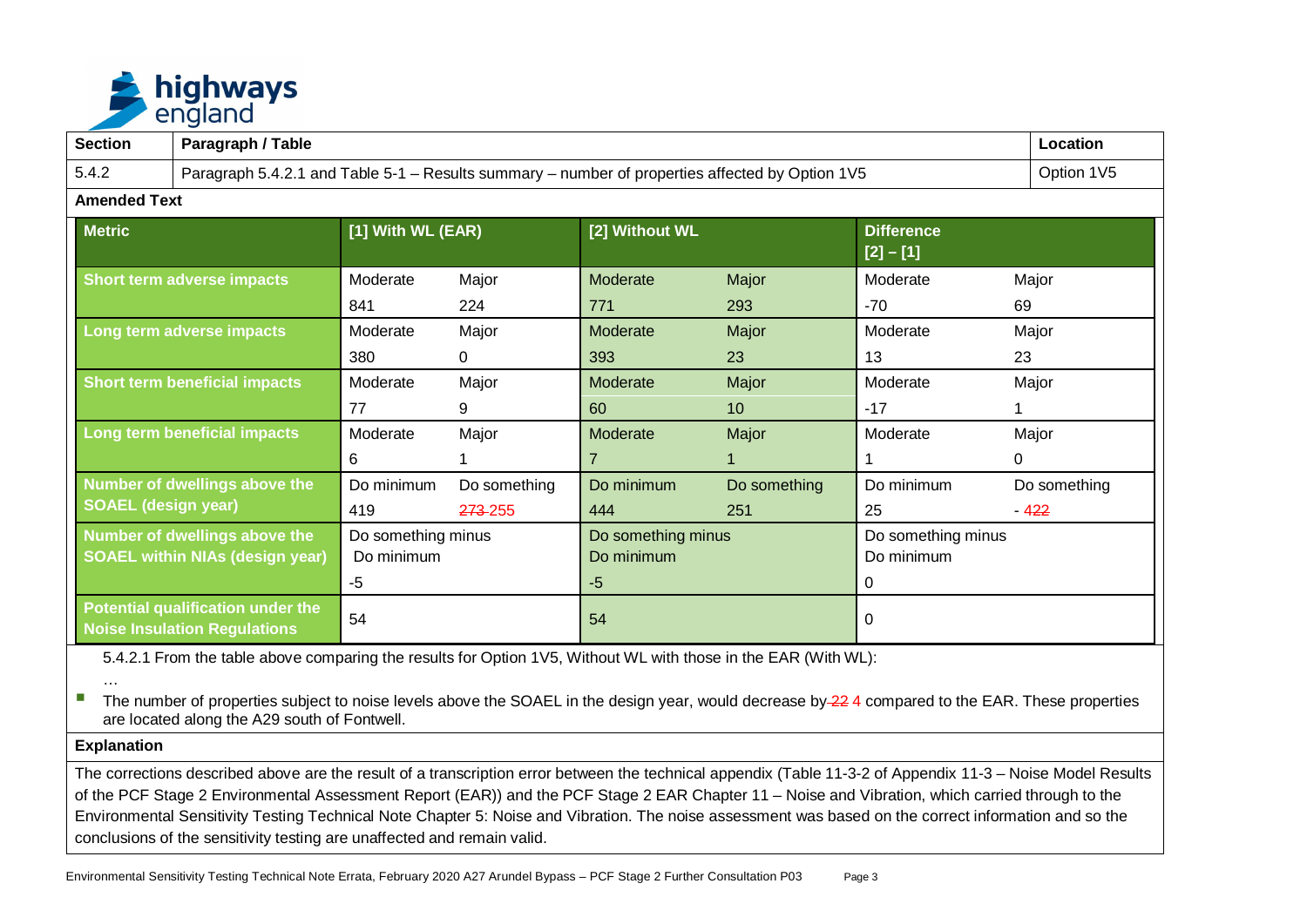

| <b>Section</b>                                                                                                                                                                                                                                                                                                                                                     | Paragraph / Table                                                                                                                                                                                                | Location                                                                                                    |  |  |  |  |
|--------------------------------------------------------------------------------------------------------------------------------------------------------------------------------------------------------------------------------------------------------------------------------------------------------------------------------------------------------------------|------------------------------------------------------------------------------------------------------------------------------------------------------------------------------------------------------------------|-------------------------------------------------------------------------------------------------------------|--|--|--|--|
| 5.4.3                                                                                                                                                                                                                                                                                                                                                              | Paragraph 5.4.3.1, bullet point 2                                                                                                                                                                                | Option 1V9                                                                                                  |  |  |  |  |
| <b>Existing Text</b>                                                                                                                                                                                                                                                                                                                                               |                                                                                                                                                                                                                  |                                                                                                             |  |  |  |  |
|                                                                                                                                                                                                                                                                                                                                                                    | compared to the EAR. These properties are located immediately north of Ford Road roundabout.                                                                                                                     | The number of properties subject to noise levels above the SOAEL in the design year, would increase by four |  |  |  |  |
| <b>Amended Text</b>                                                                                                                                                                                                                                                                                                                                                |                                                                                                                                                                                                                  |                                                                                                             |  |  |  |  |
|                                                                                                                                                                                                                                                                                                                                                                    | The number of properties subject to noise levels above the SOAEL in the design year, would increase by four<br>five compared to the EAR. These properties are located immediately north of Ford Road roundabout. |                                                                                                             |  |  |  |  |
| <b>Explanation</b>                                                                                                                                                                                                                                                                                                                                                 |                                                                                                                                                                                                                  |                                                                                                             |  |  |  |  |
| The correction is required to rectify a transcription error that resulted in an inconsistency within the Environmental<br>Sensitivity Testing Technical Note Chapter 5: Noise and Vibration. Table 5-2 reports the correct value, whilst the<br>text in paragraph 5.4.3.1 immediately following reports the incorrect value. The noise assessment was based on the |                                                                                                                                                                                                                  |                                                                                                             |  |  |  |  |

correct information and so the conclusions of the sensitivity testing are unaffected and remain valid.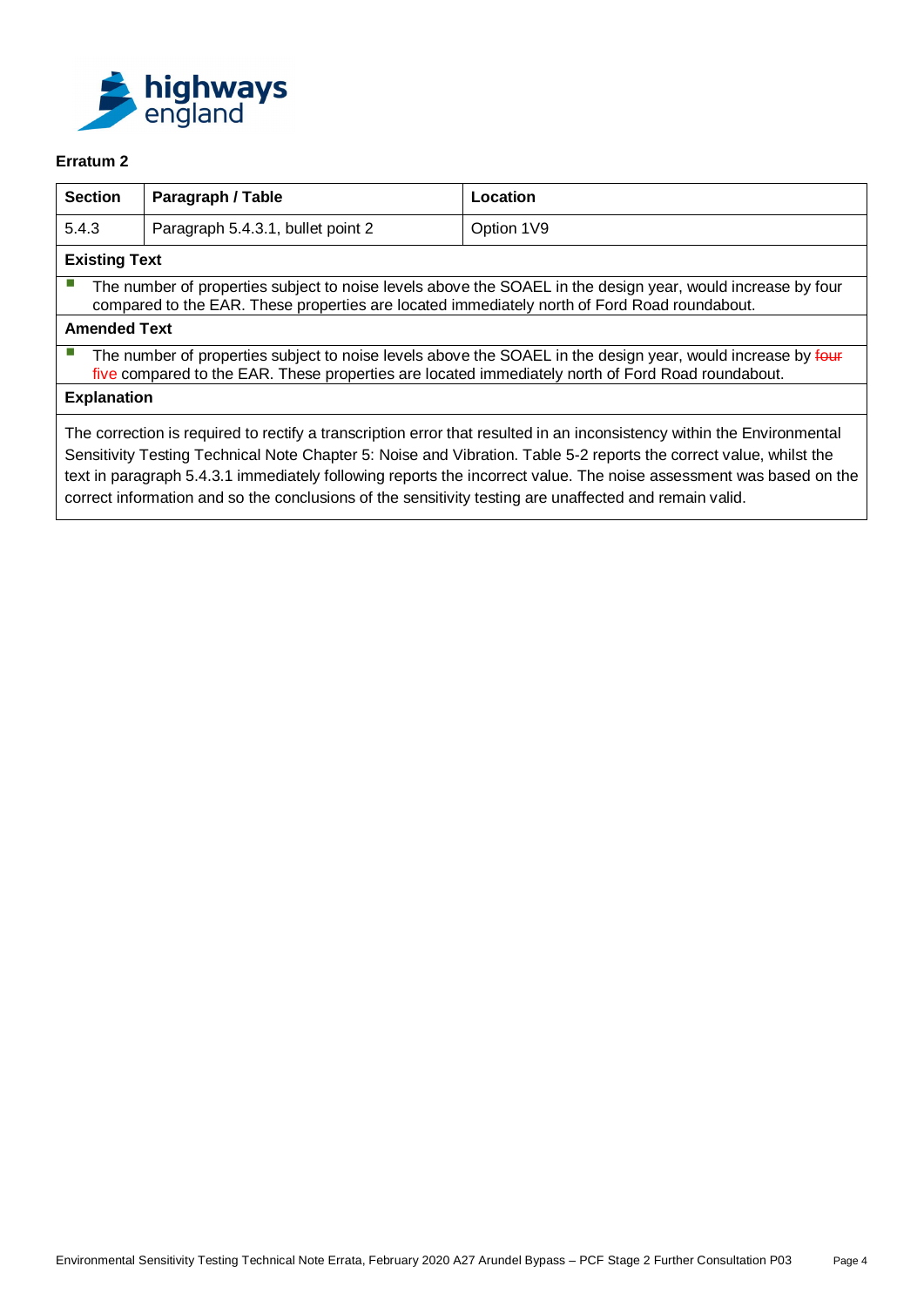

| <b>Section</b><br>Paragraph / Table                                                   |                                                                          |                                        |                     | Location                                 |                     |                                          |                       |  |
|---------------------------------------------------------------------------------------|--------------------------------------------------------------------------|----------------------------------------|---------------------|------------------------------------------|---------------------|------------------------------------------|-----------------------|--|
| Table 5-3 - Results summary – number of properties<br>5.4.4<br>affected by Option 3V1 |                                                                          |                                        |                     | Option 3V1                               |                     |                                          |                       |  |
| <b>Existing Text</b>                                                                  |                                                                          |                                        |                     |                                          |                     |                                          |                       |  |
| <b>Metric</b>                                                                         |                                                                          | [1] With WL (EAR)                      |                     | [2] Without WL                           |                     | <b>Difference</b><br>$[2] - [1]$         |                       |  |
| Short term adverse impacts                                                            |                                                                          | Moderate<br>339                        | Major<br>215        | Moderate<br>253                          | Major<br>245        | Moderate<br>-86                          | Major<br>30           |  |
| Long term adverse impacts                                                             |                                                                          | Moderate<br>317                        | Major<br>9          | Moderate<br>325                          | Major<br>33         | Moderate<br>8                            | Major<br>22           |  |
| <b>Short term beneficial impacts</b>                                                  |                                                                          | Moderate<br>148                        | Major<br>51         | Moderate<br>153                          | Major<br>51         | Moderate<br>5                            | Major<br>0.           |  |
| Long term beneficial impacts                                                          |                                                                          | Moderate<br>44                         | Major               | Moderate<br>39                           | Major               | Moderate<br>$-5$                         | Major<br>0            |  |
| <b>Number of dwellings above the</b><br><b>SOAEL (design year)</b>                    |                                                                          | Do minimum<br>428                      | Do something<br>249 | Do minimum<br>451                        | Do something<br>239 | Do minimum<br>23                         | Do something<br>$-10$ |  |
| Number of dwellings above the<br><b>SOAEL within NIAs (design</b><br>year)            |                                                                          | Do something minus<br>Do minimum<br>-9 |                     | Do something minus<br>Do minimum<br>$-8$ |                     | Do something minus<br>Do minimum<br>$+1$ |                       |  |
|                                                                                       | Potential qualification under the<br><b>Noise Insulation Regulations</b> | 3                                      |                     | 3                                        |                     | 0                                        |                       |  |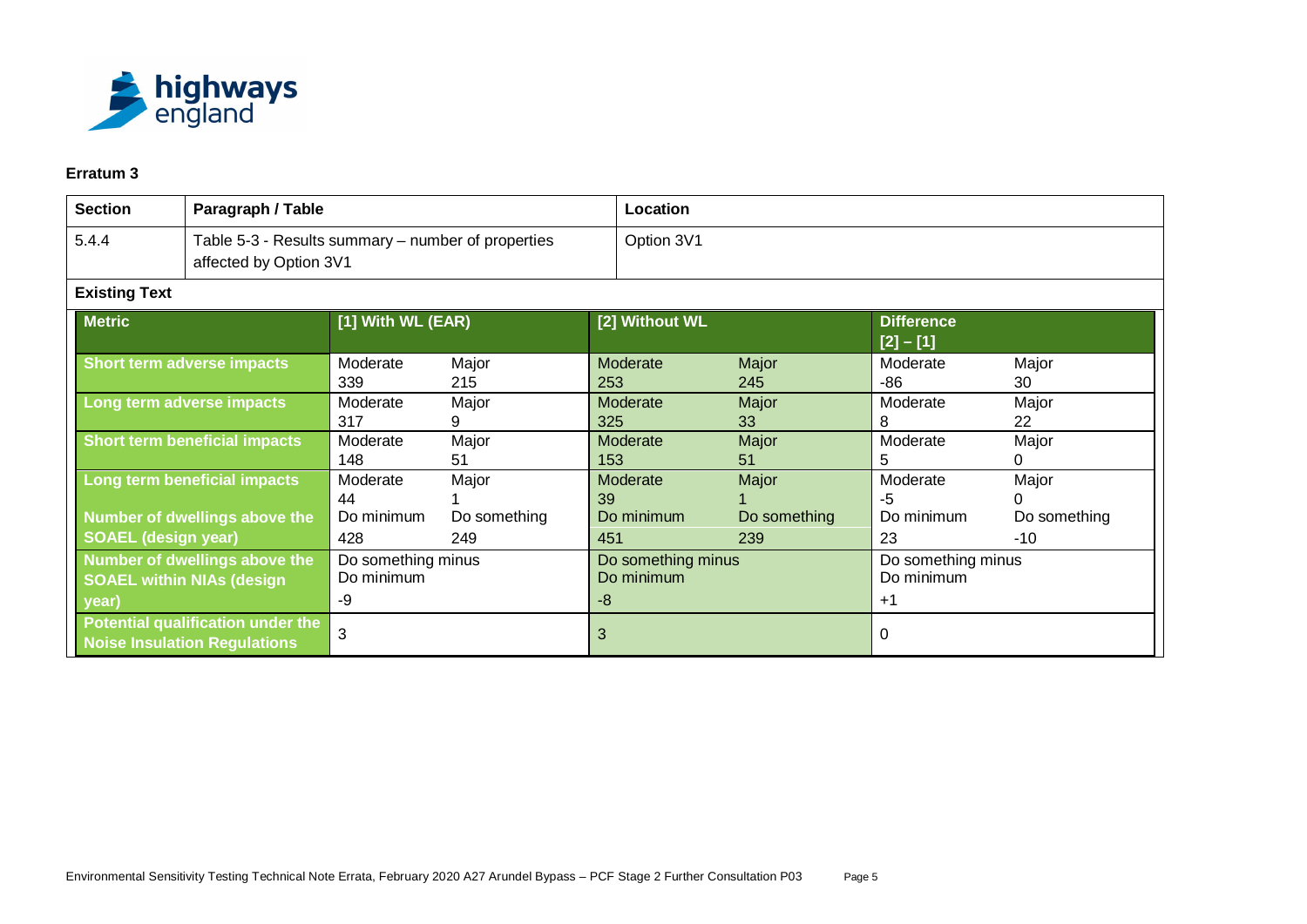

#### **Amended Text**

| <b>Metric</b>                                   | [1] With WL (EAR) |                    | [2] Without WL |                    | <b>Difference</b><br>$[2] - [1]$ |              |
|-------------------------------------------------|-------------------|--------------------|----------------|--------------------|----------------------------------|--------------|
| Short term adverse impacts                      | Moderate          | Major              | Moderate       | Major              | Moderate                         | Major        |
|                                                 | 339               | 215                | 253            | 245                | -86                              | 30           |
| Long term adverse impacts                       | Moderate          | Major              | Moderate       | Major              | Moderate                         | Major        |
|                                                 | 317               | 9                  | 325            | 33                 | 8                                | 22 24        |
| <b>Short term beneficial</b>                    | Moderate          | Major              | Moderate       | Major              | Moderate                         | Major        |
| <b>impacts</b>                                  | 148               | 51                 | 153            | 51                 | 5                                | 0            |
| Long term beneficial                            | Moderate          | Major              | Moderate       | Major              | Moderate                         | Major        |
| <i>impacts</i>                                  | 44                |                    | 39             |                    | -5                               | 0            |
| Number of dwellings above                       | Do minimum        | Do something       | Do minimum     | Do something       | Do minimum                       | Do something |
| the SOAEL (design year)                         | 428               | 249                | 451            | 239                | 23                               | $-10$        |
| Number of dwellings above<br>Do something minus |                   | Do something minus |                | Do something minus |                                  |              |
| the SOAEL within NIAs                           | Do minimum        |                    | Do minimum     |                    | Do minimum                       |              |
| -9<br>(design year)                             |                   | -8                 |                | $+1$               |                                  |              |
| <b>Potential qualification under</b>            |                   |                    |                |                    |                                  |              |
| the Noise Insulation<br>3                       |                   | 3                  |                | 0                  |                                  |              |
| <b>Regulations</b>                              |                   |                    |                |                    |                                  |              |

The correction described above rectifies a simple subtraction error. The noise assessment was based on the correct information and so the conclusions of the sensitivity testing are unaffected and remain valid.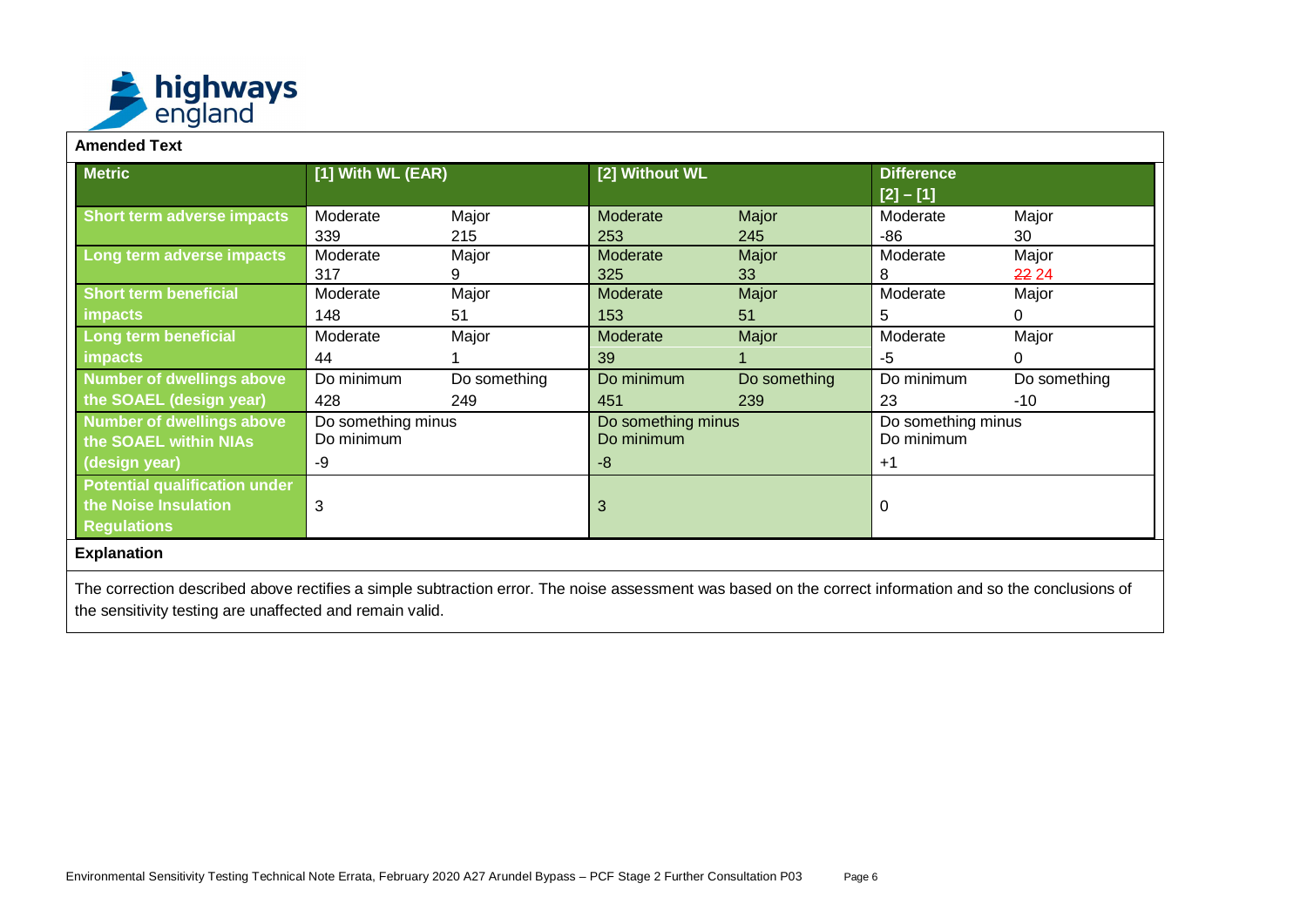

| <b>Section</b> |                                                                                                                                                                                                                                                                                                                                                                                                                                                                                                                                                                                           | Paragraph / Table                 | Location      |  |  |  |  |
|----------------|-------------------------------------------------------------------------------------------------------------------------------------------------------------------------------------------------------------------------------------------------------------------------------------------------------------------------------------------------------------------------------------------------------------------------------------------------------------------------------------------------------------------------------------------------------------------------------------------|-----------------------------------|---------------|--|--|--|--|
| 5.4.5          |                                                                                                                                                                                                                                                                                                                                                                                                                                                                                                                                                                                           | Paragraph 5.4.5.1, bullet point 1 | Option 4/5AV1 |  |  |  |  |
|                | <b>Existing Text</b>                                                                                                                                                                                                                                                                                                                                                                                                                                                                                                                                                                      |                                   |               |  |  |  |  |
|                | The number of properties subject to a major adverse noise impact would increase by 30 compared to the EAR.<br>These properties are located immediately south of Ford Road roundabout, at Barnham Lane and at Slindon. A<br>minor proportion of these properties (seven) would experience a moderate adverse impact with absolute noise<br>levels above LOAEL in the short-term.                                                                                                                                                                                                           |                                   |               |  |  |  |  |
|                | <b>Amended Text</b>                                                                                                                                                                                                                                                                                                                                                                                                                                                                                                                                                                       |                                   |               |  |  |  |  |
|                | The number of properties subject to a major adverse noise impact would increase by 30 compared to the EAR.<br>These properties are located immediately south of Ford Road roundabout, at Barnham Lane and at Slindon. A<br>minor proportion of these properties (seven) would experience a moderate adverse impact with absolute noise<br>levels above LOAEL in the short-term. A minor proportion of other properties located immediately south of Ford<br>Road roundabout (six) would experience a moderate adverse impact with absolute noise levels above LOAEL<br>in the short-term. |                                   |               |  |  |  |  |
|                | <b>Explanation</b>                                                                                                                                                                                                                                                                                                                                                                                                                                                                                                                                                                        |                                   |               |  |  |  |  |
|                | The correction described above is required to rectify a non-sequitur in the text. The noise assessment was based<br>on the correct information and so the conclusions of the sensitivity testing are unaffected and remain valid.                                                                                                                                                                                                                                                                                                                                                         |                                   |               |  |  |  |  |

| <b>Section</b>                                                                                                                                                                                                                    | Paragraph / Table                                                                                                                                                                                                                                                                                                                                                                                                                                                                                                                                                                                                                                                                                                                                              | Location      |  |  |  |  |  |
|-----------------------------------------------------------------------------------------------------------------------------------------------------------------------------------------------------------------------------------|----------------------------------------------------------------------------------------------------------------------------------------------------------------------------------------------------------------------------------------------------------------------------------------------------------------------------------------------------------------------------------------------------------------------------------------------------------------------------------------------------------------------------------------------------------------------------------------------------------------------------------------------------------------------------------------------------------------------------------------------------------------|---------------|--|--|--|--|--|
| 5.4.6                                                                                                                                                                                                                             | Paragraph 5.4.6.1, bullet point 1                                                                                                                                                                                                                                                                                                                                                                                                                                                                                                                                                                                                                                                                                                                              | Option 4/5AV2 |  |  |  |  |  |
| <b>Existing Text</b>                                                                                                                                                                                                              |                                                                                                                                                                                                                                                                                                                                                                                                                                                                                                                                                                                                                                                                                                                                                                |               |  |  |  |  |  |
| <b>Amended Text</b>                                                                                                                                                                                                               | The number of properties subject to a major adverse noise impact would increase by 7 compared to the EAR.<br>These properties are located immediately north and south of Ford Road roundabout, along Fitzalan Road and<br>along School Hill in Slindon. There are no new properties subject to a major adverse noise impact and absolute<br>noise levels above the LOAEL in the short-term. A minor proportion of these properties (three) would<br>experience a moderate adverse impact with absolute noise levels above LOAEL in the short-term.                                                                                                                                                                                                             |               |  |  |  |  |  |
|                                                                                                                                                                                                                                   |                                                                                                                                                                                                                                                                                                                                                                                                                                                                                                                                                                                                                                                                                                                                                                |               |  |  |  |  |  |
|                                                                                                                                                                                                                                   | The number of properties subject to a major adverse noise impact would increase by 7 compared to the EAR.<br>These properties are located immediately north and south of Ford Road roundabout, along Fitzalan Road and<br>along School Hill in Slindon. There are no new properties subject to a major adverse noise impact and absolute<br>noise levels above the LOAEL in the short-term. A minor proportion of these properties (three) would<br>experience a moderate adverse impact with absolute noise levels above LOAEL in the short-term. A minor<br>proportion of other properties located immediately south of Ford Road roundabout (seven) would experience a<br>moderate adverse impact with absolute noise levels above LOAEL in the short term. |               |  |  |  |  |  |
| <b>Explanation</b>                                                                                                                                                                                                                |                                                                                                                                                                                                                                                                                                                                                                                                                                                                                                                                                                                                                                                                                                                                                                |               |  |  |  |  |  |
| The correction described above is required to rectify a non-sequitur in the text. The noise assessment was based<br>on the correct information and so the conclusions of the sensitivity testing are unaffected and remain valid. |                                                                                                                                                                                                                                                                                                                                                                                                                                                                                                                                                                                                                                                                                                                                                                |               |  |  |  |  |  |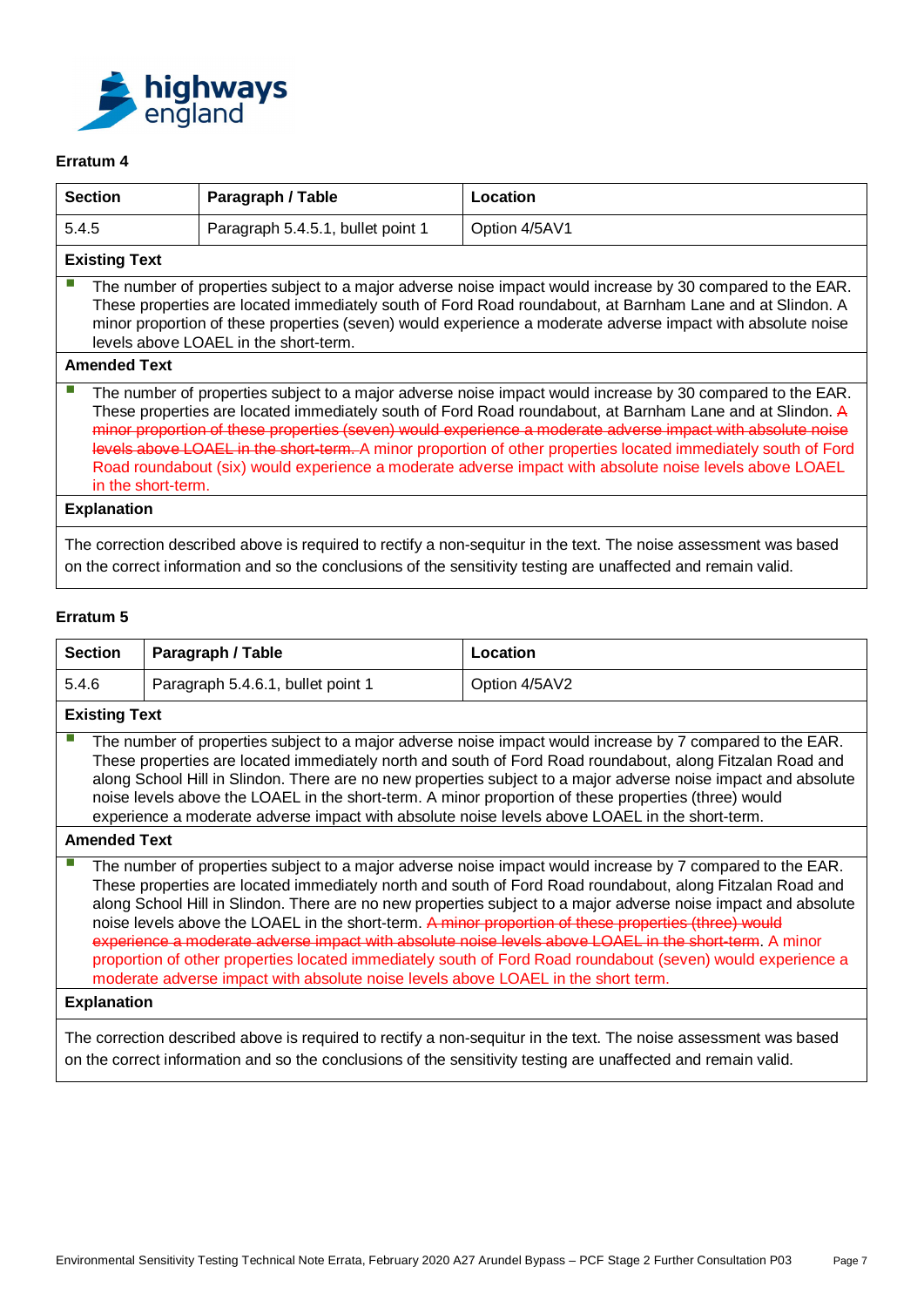

## <span id="page-9-0"></span>**2.6. Environmental Sensitivity Testing Technical Note Chapter 6: Population and Health**

|                      |  | For ease of readability, only the relevant rows of Table 6-3 have been included in the table below. |                                                                                                                                                                                                                                                                                                                                                                                                                                                                        |  |  |  |
|----------------------|--|-----------------------------------------------------------------------------------------------------|------------------------------------------------------------------------------------------------------------------------------------------------------------------------------------------------------------------------------------------------------------------------------------------------------------------------------------------------------------------------------------------------------------------------------------------------------------------------|--|--|--|
| <b>Section</b>       |  | Paragraph / Table                                                                                   | Location                                                                                                                                                                                                                                                                                                                                                                                                                                                               |  |  |  |
| 6.5.3                |  | Table 6-3 - Health operational phase likely<br>significant effects                                  | Option 1V5                                                                                                                                                                                                                                                                                                                                                                                                                                                             |  |  |  |
| <b>Existing Text</b> |  |                                                                                                     |                                                                                                                                                                                                                                                                                                                                                                                                                                                                        |  |  |  |
| <b>Option</b>        |  | <b>Comparison of With WL and Without WL</b>                                                         |                                                                                                                                                                                                                                                                                                                                                                                                                                                                        |  |  |  |
| <b>Option 1V5</b>    |  | Π<br>П<br>south of Fontwell.                                                                        | Comparing the results for Option 1V5, Without WL with those in the EAR (With WL):<br>The number of properties subject to noise levels above the SOAEL in the design year,<br>would decrease by 22 compared to the EAR. These properties are located along the A29                                                                                                                                                                                                      |  |  |  |
| <b>Amended Text</b>  |  |                                                                                                     |                                                                                                                                                                                                                                                                                                                                                                                                                                                                        |  |  |  |
| <b>Option</b>        |  | <b>Comparison of With WL and Without WL</b>                                                         |                                                                                                                                                                                                                                                                                                                                                                                                                                                                        |  |  |  |
| <b>Option 1V5</b>    |  | П<br>П<br>south of Fontwell.                                                                        | Comparing the results for Option 1V5, Without WL with those in the EAR (With WL):<br>The number of properties subject to noise levels above the SOAEL in the design year,<br>would decrease by 22 4 compared to the EAR. These properties are located along the A29                                                                                                                                                                                                    |  |  |  |
| <b>Explanation</b>   |  |                                                                                                     |                                                                                                                                                                                                                                                                                                                                                                                                                                                                        |  |  |  |
|                      |  | testing with respect to population and health are unaffected and remain valid.                      | The correction described above is the result of a transcription error between the technical appendix (Table 11-3-2 of<br>Appendix 11-3 – Noise Model Results of the PCF Stage 2 EAR) and the PCF Stage 2 EAR Chapter 11 – Noise and<br>Vibration, which carried through to the Environmental Sensitivity Testing Technical Note Chapter 5: Noise and<br>Vibration. The noise assessment was based on the correct information and so the conclusions of the sensitivity |  |  |  |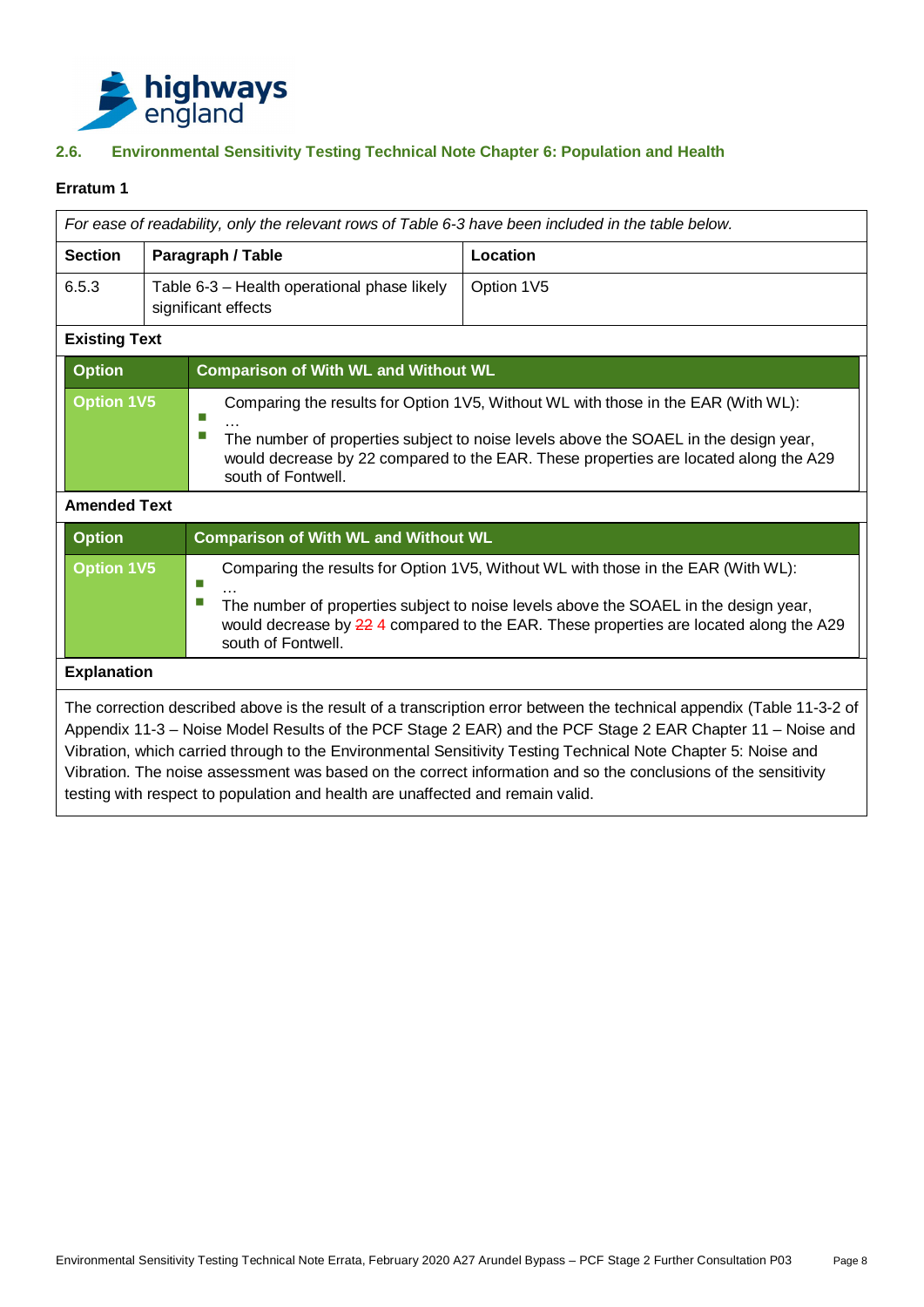

|                      |  | For ease of readability, only the relevant rows of Table 6-3 have been included in the table below.                                                                                                                                                                                                       |                                                                                                                                                                                                                                                             |  |  |  |
|----------------------|--|-----------------------------------------------------------------------------------------------------------------------------------------------------------------------------------------------------------------------------------------------------------------------------------------------------------|-------------------------------------------------------------------------------------------------------------------------------------------------------------------------------------------------------------------------------------------------------------|--|--|--|
| <b>Section</b>       |  | Paragraph / Table                                                                                                                                                                                                                                                                                         | Location                                                                                                                                                                                                                                                    |  |  |  |
| 6.5.3                |  | Table 6-3 - Health operational phase likely<br>significant effects                                                                                                                                                                                                                                        | Option 1V9                                                                                                                                                                                                                                                  |  |  |  |
| <b>Existing Text</b> |  |                                                                                                                                                                                                                                                                                                           |                                                                                                                                                                                                                                                             |  |  |  |
| <b>Option</b>        |  | <b>Comparison of With WL and Without WL</b>                                                                                                                                                                                                                                                               |                                                                                                                                                                                                                                                             |  |  |  |
| <b>Option 1V9</b>    |  | Comparing the results for Option 1V9, Without WL, with those in the EAR (With WL):<br>Ξ<br>The number of properties subject to noise levels above the SOAEL in the design year,<br>would increase by four compared to the EAR. These properties are located immediately<br>north of Ford Road roundabout. |                                                                                                                                                                                                                                                             |  |  |  |
| <b>Amended Text</b>  |  |                                                                                                                                                                                                                                                                                                           |                                                                                                                                                                                                                                                             |  |  |  |
| <b>Option</b>        |  |                                                                                                                                                                                                                                                                                                           |                                                                                                                                                                                                                                                             |  |  |  |
|                      |  | <b>Comparison of With WL and Without WL</b>                                                                                                                                                                                                                                                               |                                                                                                                                                                                                                                                             |  |  |  |
| <b>Option 1V9</b>    |  | П<br>ш<br>immediately north of Ford Road roundabout                                                                                                                                                                                                                                                       | Comparing the results for Option 1V9, Without WL, with those in the EAR (With WL):<br>The number of properties subject to noise levels above the SOAEL in the design year,<br>would increase by four five compared to the EAR. These properties are located |  |  |  |
| <b>Explanation</b>   |  |                                                                                                                                                                                                                                                                                                           |                                                                                                                                                                                                                                                             |  |  |  |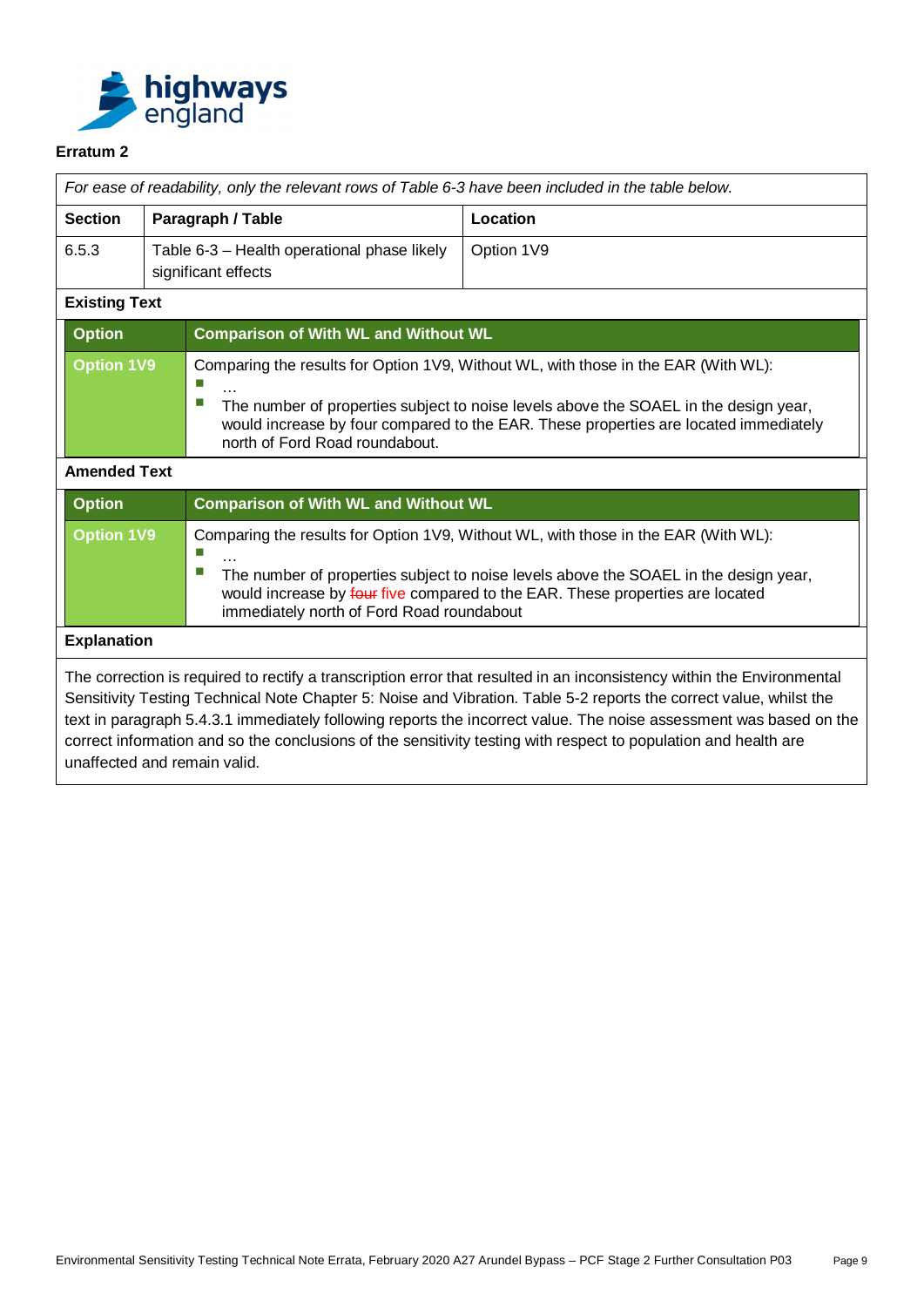

|                                      |  |                                                                                                                                                                                                                                                                                                                                                                                                                                                                                                                                                                                                                   | For ease of readability, only the relevant rows of Table 6-3 have been included in the table below.                                                                                                                                                                                                                                                                                                                                                                                                                                                                                                                                                                                                                                  |  |
|--------------------------------------|--|-------------------------------------------------------------------------------------------------------------------------------------------------------------------------------------------------------------------------------------------------------------------------------------------------------------------------------------------------------------------------------------------------------------------------------------------------------------------------------------------------------------------------------------------------------------------------------------------------------------------|--------------------------------------------------------------------------------------------------------------------------------------------------------------------------------------------------------------------------------------------------------------------------------------------------------------------------------------------------------------------------------------------------------------------------------------------------------------------------------------------------------------------------------------------------------------------------------------------------------------------------------------------------------------------------------------------------------------------------------------|--|
| <b>Section</b>                       |  | Paragraph / Table                                                                                                                                                                                                                                                                                                                                                                                                                                                                                                                                                                                                 | Location                                                                                                                                                                                                                                                                                                                                                                                                                                                                                                                                                                                                                                                                                                                             |  |
| 6.5.3                                |  | Table 6-3 - Health operational phase likely<br>significant effects                                                                                                                                                                                                                                                                                                                                                                                                                                                                                                                                                | Option 4/5AV1                                                                                                                                                                                                                                                                                                                                                                                                                                                                                                                                                                                                                                                                                                                        |  |
| <b>Existing Text</b>                 |  |                                                                                                                                                                                                                                                                                                                                                                                                                                                                                                                                                                                                                   |                                                                                                                                                                                                                                                                                                                                                                                                                                                                                                                                                                                                                                                                                                                                      |  |
| <b>Option</b>                        |  | <b>Comparison of With WL and Without WL</b>                                                                                                                                                                                                                                                                                                                                                                                                                                                                                                                                                                       |                                                                                                                                                                                                                                                                                                                                                                                                                                                                                                                                                                                                                                                                                                                                      |  |
| <b>Option 4/5AV1</b>                 |  | Comparing the results for Option 4/5AV1, Without WL with those in the EAR (With WL):<br>The number of properties subject to a major adverse noise impact would increase by 30<br>compared to the EAR. These properties are located immediately south of Ford Road<br>roundabout, at Barnham Lane and at Slindon. A minor proportion of these properties<br>(seven) would experience a moderate adverse impact with absolute noise levels above<br>LOAEL in the short-term.<br>Ш<br>The number of properties subject to noise levels above the SOAEL in the design year,<br>would be the same compared to the EAR. |                                                                                                                                                                                                                                                                                                                                                                                                                                                                                                                                                                                                                                                                                                                                      |  |
| <b>Amended Text</b>                  |  |                                                                                                                                                                                                                                                                                                                                                                                                                                                                                                                                                                                                                   |                                                                                                                                                                                                                                                                                                                                                                                                                                                                                                                                                                                                                                                                                                                                      |  |
| <b>Option</b>                        |  | <b>Comparison of With WL and Without WL</b>                                                                                                                                                                                                                                                                                                                                                                                                                                                                                                                                                                       |                                                                                                                                                                                                                                                                                                                                                                                                                                                                                                                                                                                                                                                                                                                                      |  |
| <b>Option</b><br><b>4/5AV1</b><br>T. |  | noise levels above LOAEL in the short-term.<br>would be the same compared to the EAR.                                                                                                                                                                                                                                                                                                                                                                                                                                                                                                                             | Comparing the results for Option 4/5AV1, Without WL with those in the EAR (With WL):<br>The number of properties subject to a major adverse noise impact would increase by 30<br>compared to the EAR. These properties are located immediately south of Ford Road<br>roundabout, at Barnham Lane and at Slindon. A minor proportion of these properties<br>(seven) would experience a moderate adverse impact with absolute noise levels above<br><b>LOAEL</b> in the short-term. A minor proportion of other properties located immediately south<br>of Ford Road roundabout (six) would experience a moderate adverse impact with absolute<br>The number of properties subject to noise levels above the SOAEL in the design year, |  |
| <b>Explanation</b>                   |  |                                                                                                                                                                                                                                                                                                                                                                                                                                                                                                                                                                                                                   |                                                                                                                                                                                                                                                                                                                                                                                                                                                                                                                                                                                                                                                                                                                                      |  |
|                                      |  |                                                                                                                                                                                                                                                                                                                                                                                                                                                                                                                                                                                                                   | The correction described above is required to rectify a non-sequitur in the text. The noise assessment was based                                                                                                                                                                                                                                                                                                                                                                                                                                                                                                                                                                                                                     |  |
|                                      |  |                                                                                                                                                                                                                                                                                                                                                                                                                                                                                                                                                                                                                   | on the correct information and so the conclusions of the sensitivity testing with respect to population and health are                                                                                                                                                                                                                                                                                                                                                                                                                                                                                                                                                                                                               |  |

unaffected and remain valid.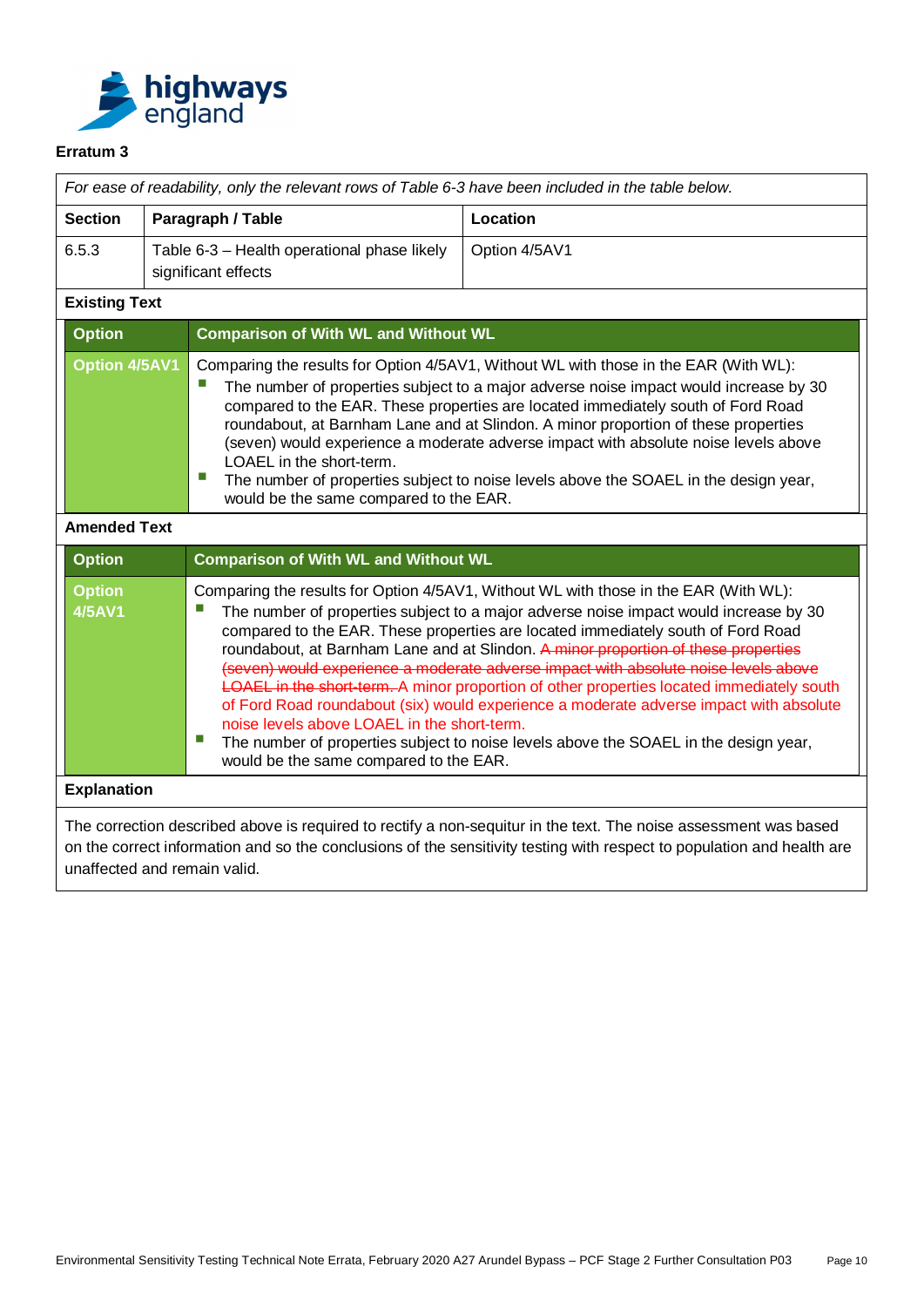

|                                                                                                                                                                                                                                                                                                                                                                                                                                                                                                                                                                                                                                                                                                                                                                                                                                                                                                                                                                                                                                                                                                                                                                                                                         |  | For ease of readability, only the relevant rows of Table 6-3 have been included in the table below.                                                                                                                                                                                                                                                                                                                                                                                                                                                                                                                                                                                                                                                                                                                                                                                                                                                                    |                                                                                                                  |  |  |
|-------------------------------------------------------------------------------------------------------------------------------------------------------------------------------------------------------------------------------------------------------------------------------------------------------------------------------------------------------------------------------------------------------------------------------------------------------------------------------------------------------------------------------------------------------------------------------------------------------------------------------------------------------------------------------------------------------------------------------------------------------------------------------------------------------------------------------------------------------------------------------------------------------------------------------------------------------------------------------------------------------------------------------------------------------------------------------------------------------------------------------------------------------------------------------------------------------------------------|--|------------------------------------------------------------------------------------------------------------------------------------------------------------------------------------------------------------------------------------------------------------------------------------------------------------------------------------------------------------------------------------------------------------------------------------------------------------------------------------------------------------------------------------------------------------------------------------------------------------------------------------------------------------------------------------------------------------------------------------------------------------------------------------------------------------------------------------------------------------------------------------------------------------------------------------------------------------------------|------------------------------------------------------------------------------------------------------------------|--|--|
| <b>Section</b>                                                                                                                                                                                                                                                                                                                                                                                                                                                                                                                                                                                                                                                                                                                                                                                                                                                                                                                                                                                                                                                                                                                                                                                                          |  | Paragraph / Table                                                                                                                                                                                                                                                                                                                                                                                                                                                                                                                                                                                                                                                                                                                                                                                                                                                                                                                                                      | Location                                                                                                         |  |  |
| 6.5.3                                                                                                                                                                                                                                                                                                                                                                                                                                                                                                                                                                                                                                                                                                                                                                                                                                                                                                                                                                                                                                                                                                                                                                                                                   |  | Table 6-3 - Health operational phase likely<br>significant effects                                                                                                                                                                                                                                                                                                                                                                                                                                                                                                                                                                                                                                                                                                                                                                                                                                                                                                     | Option 4/5AV2                                                                                                    |  |  |
| <b>Existing Text</b>                                                                                                                                                                                                                                                                                                                                                                                                                                                                                                                                                                                                                                                                                                                                                                                                                                                                                                                                                                                                                                                                                                                                                                                                    |  |                                                                                                                                                                                                                                                                                                                                                                                                                                                                                                                                                                                                                                                                                                                                                                                                                                                                                                                                                                        |                                                                                                                  |  |  |
| <b>Option</b>                                                                                                                                                                                                                                                                                                                                                                                                                                                                                                                                                                                                                                                                                                                                                                                                                                                                                                                                                                                                                                                                                                                                                                                                           |  | <b>Comparison of With WL and Without WL</b>                                                                                                                                                                                                                                                                                                                                                                                                                                                                                                                                                                                                                                                                                                                                                                                                                                                                                                                            |                                                                                                                  |  |  |
| <b>Option</b><br><b>4/5AV2</b>                                                                                                                                                                                                                                                                                                                                                                                                                                                                                                                                                                                                                                                                                                                                                                                                                                                                                                                                                                                                                                                                                                                                                                                          |  | Comparing the results for Option 4/5AV2, Without WL with those in the EAR (With WL):<br>The number of properties subject to a major adverse noise impact would increase by 7<br>compared to the EAR. These properties are located immediately north and south of Ford<br>Road roundabout, along Fitzalan Road and along School Hill in Slindon. There are no new<br>properties subject to a major adverse noise impact and absolute noise levels above the<br>LOAEL in the short-term. A minor proportion of these properties (three) would experience a<br>moderate adverse impact with absolute noise levels above LOAEL in the short-term.<br>ш<br>The number of properties subject to noise levels above SOAEL in the design year, would<br>increase by 16 compared to the EAR. These properties are located near to Fontwell along<br>the A27 and along the A29 near to Slindon. A number of properties are also located near to<br>the A27 to the north Binsted. |                                                                                                                  |  |  |
| <b>Amended Text</b>                                                                                                                                                                                                                                                                                                                                                                                                                                                                                                                                                                                                                                                                                                                                                                                                                                                                                                                                                                                                                                                                                                                                                                                                     |  |                                                                                                                                                                                                                                                                                                                                                                                                                                                                                                                                                                                                                                                                                                                                                                                                                                                                                                                                                                        |                                                                                                                  |  |  |
| <b>Option</b>                                                                                                                                                                                                                                                                                                                                                                                                                                                                                                                                                                                                                                                                                                                                                                                                                                                                                                                                                                                                                                                                                                                                                                                                           |  | <b>Comparison of With WL and Without WL</b>                                                                                                                                                                                                                                                                                                                                                                                                                                                                                                                                                                                                                                                                                                                                                                                                                                                                                                                            |                                                                                                                  |  |  |
| <b>Option</b><br>Comparing the results for Option 4/5AV2, Without WL with those in the EAR (With WL):<br><b>4/5AV2</b><br>The number of properties subject to a major adverse noise impact would increase by 7<br>compared to the EAR. These properties are located immediately north and south of Ford<br>Road roundabout, along Fitzalan Road and along School Hill in Slindon. There are no new<br>properties subject to a major adverse noise impact and absolute noise levels above the<br>LOAEL in the short-term. A minor proportion of these properties (three) would experience a<br>moderate adverse impact with absolute noise levels above LOAEL in the short-term. A<br>minor proportion of other properties located immediately south of Ford Road roundabout<br>(seven) would experience a moderate adverse impact with absolute noise levels above<br>LOAEL in the short term.<br>ш<br>The number of properties subject to noise levels above SOAEL in the design year, would<br>increase by 16 compared to the EAR. These properties are located near to Fontwell along<br>the A27 and along the A29 near to Slindon. A number of properties are also located near to<br>the A27 to the north Binsted. |  |                                                                                                                                                                                                                                                                                                                                                                                                                                                                                                                                                                                                                                                                                                                                                                                                                                                                                                                                                                        |                                                                                                                  |  |  |
|                                                                                                                                                                                                                                                                                                                                                                                                                                                                                                                                                                                                                                                                                                                                                                                                                                                                                                                                                                                                                                                                                                                                                                                                                         |  |                                                                                                                                                                                                                                                                                                                                                                                                                                                                                                                                                                                                                                                                                                                                                                                                                                                                                                                                                                        |                                                                                                                  |  |  |
| <b>Explanation</b>                                                                                                                                                                                                                                                                                                                                                                                                                                                                                                                                                                                                                                                                                                                                                                                                                                                                                                                                                                                                                                                                                                                                                                                                      |  |                                                                                                                                                                                                                                                                                                                                                                                                                                                                                                                                                                                                                                                                                                                                                                                                                                                                                                                                                                        | The correction described above is required to rectify a non-sequitur in the text. The noise assessment was based |  |  |

on the correct information and so the conclusions of the sensitivity testing with respect to population and health are unaffected and remain valid.